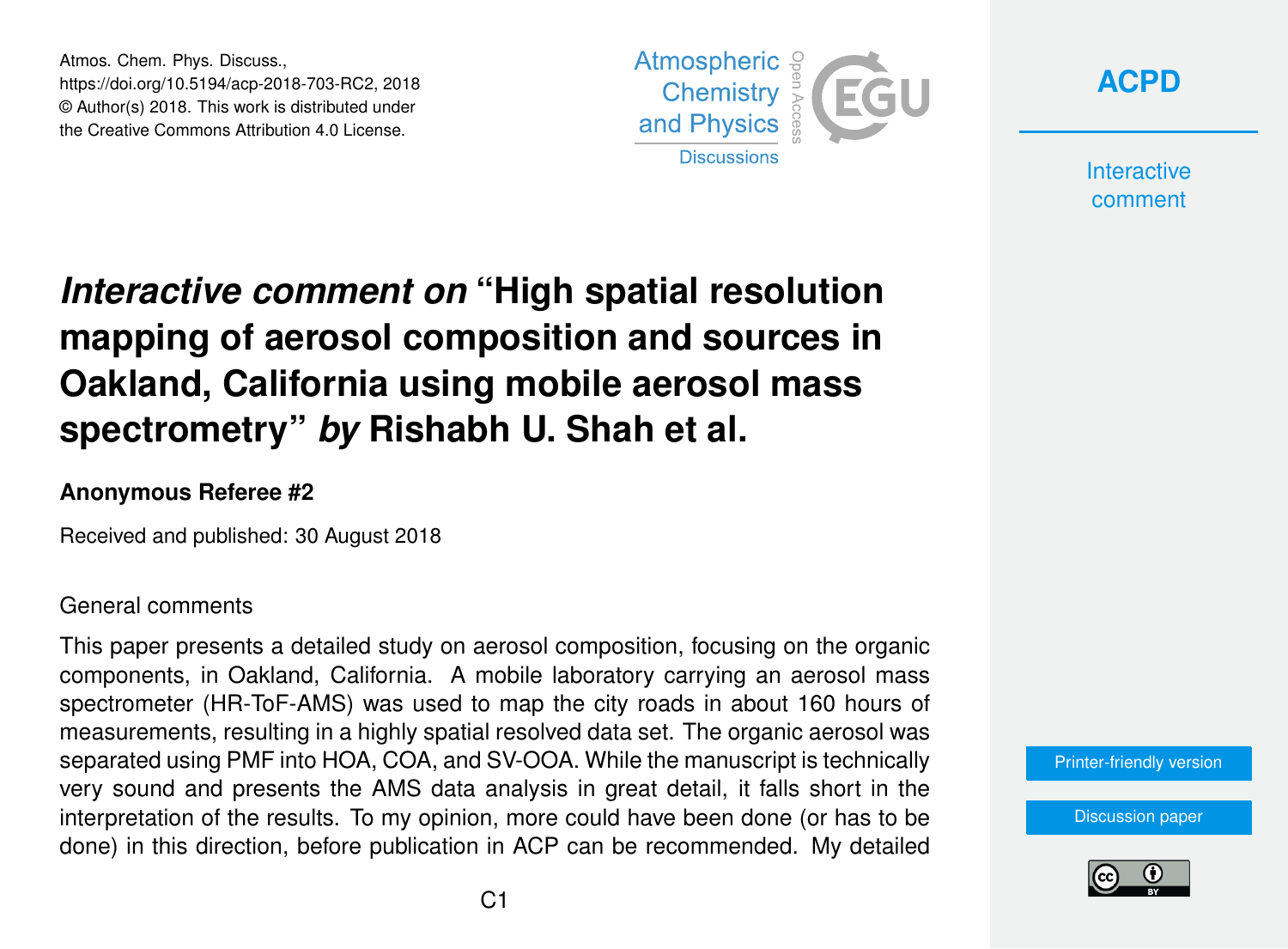comments are listed in the following.

#### Major comments

1) As written above, the interpretation of the results is not satisfying. That a large city like Oakland has a strong HOA influence would have been expected. The authors emphasize that Oakland has one of the largest shipping ports in the US. Thus, I would have expected to see as a result a separation of the HOA influence between ship exhausts, port-related traffic (trucks) and individual car traffic. I do not find any of this in the results or conclusions sections, only a little of such an analysis in section 3.2. The title suggests that not only the spatial distribution but also the sources of aerosol particles are investigated. It would have been interesting to learn about the reduction potential for the PM burden in a city like Oakland, e.g. whether reduction of ship emissions, truck or car traffic have a higher impact on PM loads.

2) The data analysis is restricted to AMS and black carbon data. But, as was written in section 2.2, also CO, CO2 and particle number concentration was measured. Apparently neither CO2 nor particle number were used here in the analysis. No correlation between CO and HOA is presented. I think that the addition of these parameters (e.g. ratios OA/CO, correlations between BC and CO, HOA and CO, HOA and particle number. . .) would be a benefit for the analysis.

#### Minor comments

Page 2 line 24-25: Also in Paris (MEGAPOLI) COA was identified to be of high importance (Crippa et al., 2013; Freutel et al., 2013)

Page 7, Figure 2: The figure suffers from too much information. I suggest adding an extra figure in the Supplement with the number of unique samples and have in this figure only filled symbols color coded for OA.

Page 8, lines 8.9: "Ambient measurements typically exhibit a positively-skewed distribution under the influence of local emission events." Really? Are three papers enough **Interactive** comment

[Printer-friendly version](https://www.atmos-chem-phys-discuss.net/acp-2018-703/acp-2018-703-RC2-print.pdf)

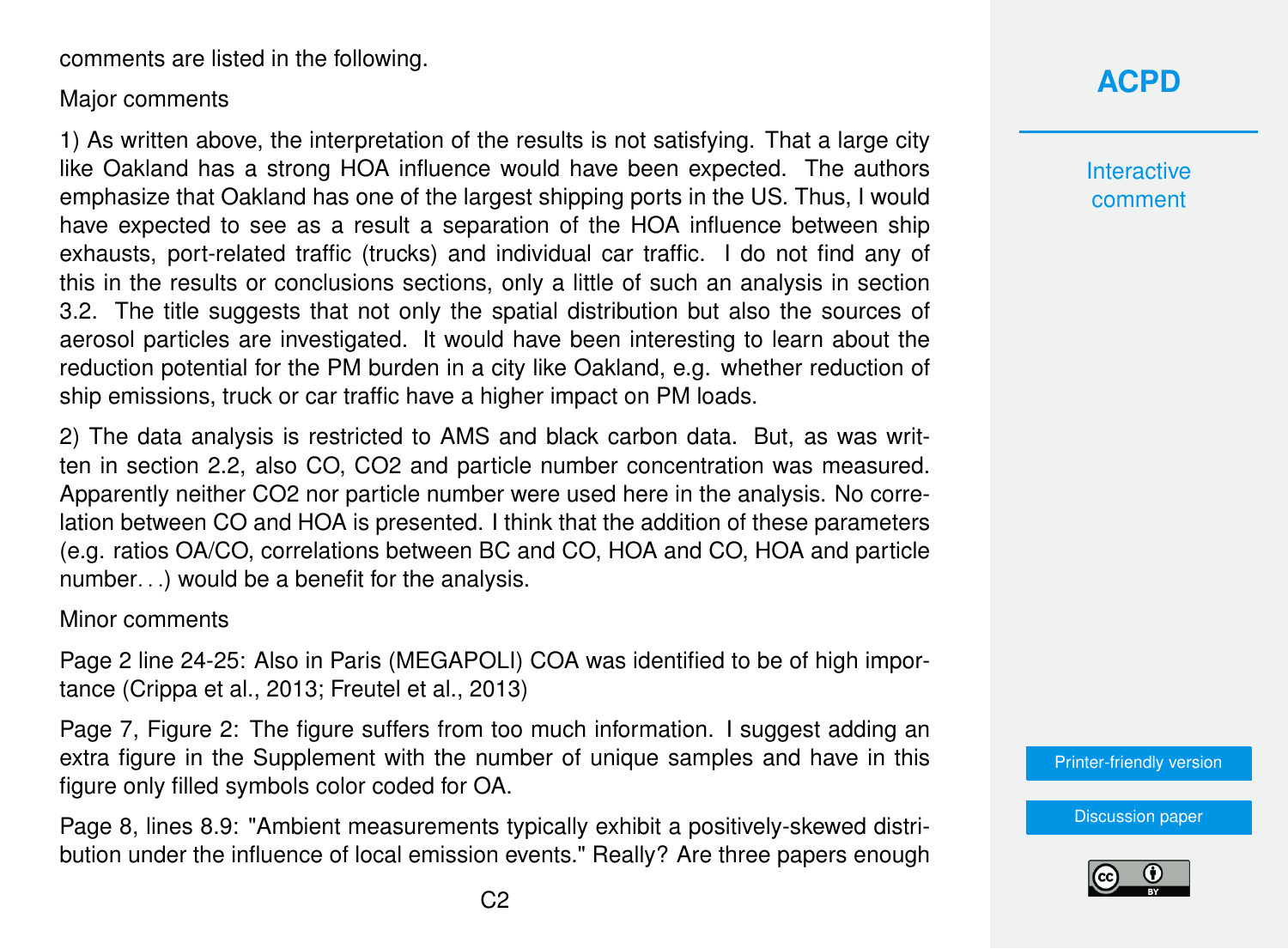to say "typically"? And why is that so?

Page 10, lines 11-15: It was suggested by Sally Ng's group (e.g., Xu et al., 2015) to replace "LV-OOA" and "SV-OOA" by "More-oxidized and less-oxidized oxygenated organic aerosol (MO-OOA and LO-OOA)". You may consider using LO-OOA instead of SV-OOA.

Page 12: lines 0-5: Oceanic air masses: There is literature on marine OOA factors (e.g. Ovadnevaite et al., 2011; Schmale et al., 2013). There is some potential in this marine influence on aerosol properties. You could make more of it.

Summary and conclusions: As already mentioned above, this section is very short. I think a statement on the relative influence of ships at the port, trucks at the port, and individual car traffic on the aerosol burden in the city would have been the desired output of this study.

**Technical** 

Page 6, line 22: Link to appendix is missing

Page 12, line 34: Oberdörster

References:

Crippa, M., DeCarlo, P. F., Slowik, J. G., Mohr, C., Heringa, M. F., Chirico, R., Poulain, L., Freutel, F., Sciare, J., Cozic, J., Di Marco, C. F., Elsasser, M., Nicolas, J. B., Marchand, N., Abidi, E., Wiedensohler, A., Drewnick, F., Schneider, J., Borrmann, S., Nemitz, E., Zimmermann, R., Jaffrezo, J.-L., Prévôt, A. S. H., and Baltensperger, U.: Wintertime aerosol chemical composition and source apportionment of the organic fraction in the metropolitan area of Paris, Atmos. Chem. Phys., 13, 961-981, https://doi.org/10.5194/acp-13-961-2013, 2013.

Freutel, F., Schneider, J., Drewnick, F., von der Weiden-Reinmüller, S.-L., Crippa, M., Prévôt, A. S. H., Baltensperger, U., Poulain, L., Wiedensohler, A., Sciare, J., Sarda-

## **[ACPD](https://www.atmos-chem-phys-discuss.net/)**

**Interactive** comment

[Printer-friendly version](https://www.atmos-chem-phys-discuss.net/acp-2018-703/acp-2018-703-RC2-print.pdf)